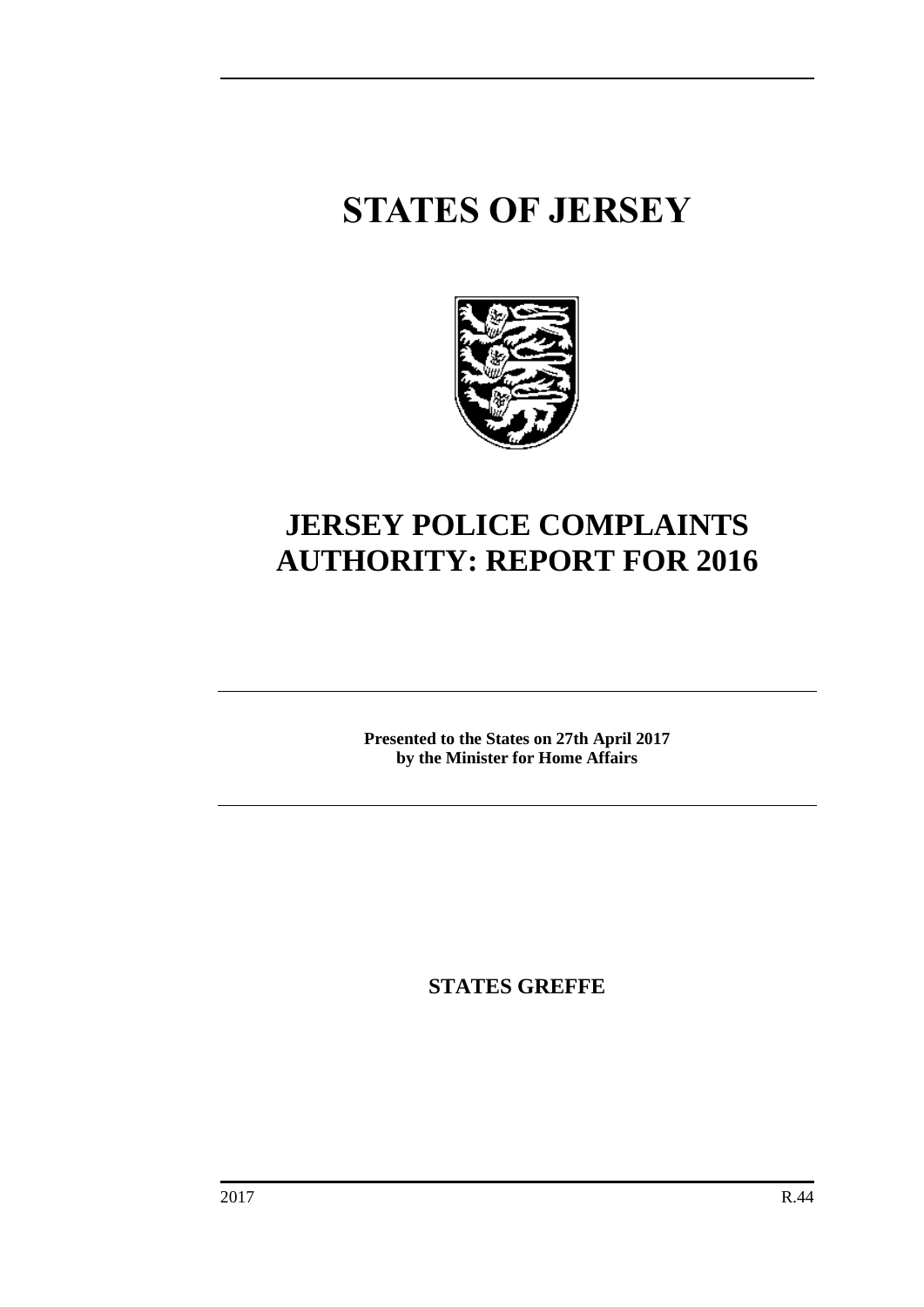#### **REPORT**

#### **INTRODUCTION**

The Jersey Police Complaints Authority (the "Authority") is an independent organisation which was established in 1999 pursuant to the [Police \(Complaints and](https://www.jerseylaw.je/laws/revised/Pages/23.325.aspx)  [Discipline\) \(Jersey\) Law 1999](https://www.jerseylaw.je/laws/revised/Pages/23.325.aspx) (the "Law"). The Authority reports to the Minister for Home Affairs. The role of the Authority is to oversee, monitor and supervise the investigation by the Professional Standards Department of the States of Jersey Police of complaints made against States of Jersey Police and Honorary Police Officers. The Authority does not carry out the investigations and its Members are not trained investigators. The role of the Authority is to ensure that the investigations it supervises are carried out by the investigating officers in a thorough and impartial manner.

The Members of the Authority are appointed by the States for a period of 3 years (subject to reappointment up to a maximum of 3 terms) and their services are provided on a voluntary basis. The Members who served during the year are detailed below.

| Mrs. Debbie Prosser<br>(Retired 31 December 2016) | Chairman                  | Appointed Nov 2007      |
|---------------------------------------------------|---------------------------|-------------------------|
| Mr. Howard Cooper                                 | Deputy Chairman           | Appointed February 2013 |
| Mrs. Dee Taylor-Cox                               | <b>Supervising Member</b> | Appointed February 2013 |
| Mr. Graeme Marett                                 | <b>Supervising Member</b> | Appointed February 2013 |
| Mr. Duncan Baxter                                 | <b>Supervising Member</b> | Appointed March 2015    |
| Ms. Debbie Sebire                                 | <b>Supervising Member</b> | Appointed March 2015    |
| Mrs. Gail McCourt                                 | <b>Supervising Member</b> | Appointed March 2015    |

The Authority continues to operate from accommodation in St. Andrew's Place and employs one part-time administrator. The Authority's office is open on Tuesday, Wednesday and Thursday mornings between the hours of 09.15 and 12.15.

The Members of the Authority are unpaid but are entitled to reclaim their reasonable expenses.

Following the retirement of Mrs. Prosser as Chairman, Mr. Cooper was appointed Chairman with effect from 1st January 2017 and Ms. Debbie Sebire was appointed Acting Deputy Chairman.

During the year the Authority advertised the vacancy of Chairman and also advertised for 2 new members. The selection of Mr. Howard Cooper as Chairman was made in accordance with the guidelines issued by the Jersey Appointments Commission and was overseen by Commissioner Ed Sallis. The appointments process was open and transparent and Mr. Cooper was selected based on his knowledge and experience. His appointment was recommended to the Minister for Home Affairs and subsequently approved by the States on 15th November 2016 with his appointment being effective from 1st January 2017. During the year, in anticipation of his succession to the role of Chairman, Mr. Cooper took an active role, together with the Chairman, in the day to day activities of the Authority.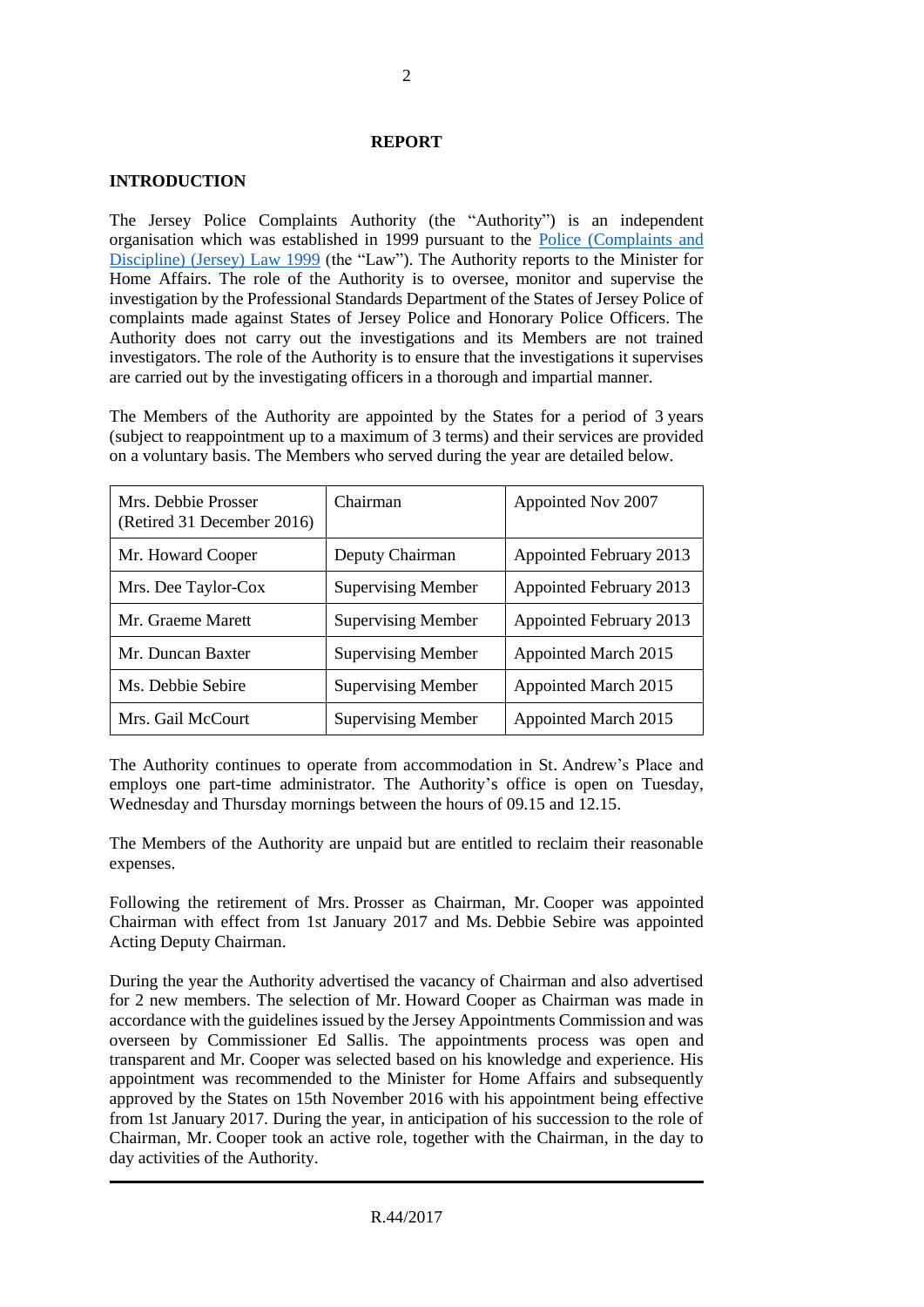Following a recruitment campaign which was conducted in accordance with the Jersey Appointments Commission's guidelines (but not formally overseen by the Commission) Advocate Matthew Swan and Mrs. Rachel Catchpole were appointed by the States Assembly on 14th December 2016, effective from 1st January 2017.

# **Authority's Powers**

The Authority supervises 3 categories of investigation: those arising from complaints made by members of the public which have not been dealt with by informal resolution, those arising from issues referred to the Authority on a voluntary basis by the States of Jersey Police and those specifically detailed in the Law, such as investigations arising from a complaint into the death of individuals following contact with the States of Jersey Police. Generally speaking the Authority is not involved in the oversight of the investigation of complaints which are of an operational nature unless the matter is specifically referred, on a voluntary basis, to the Authority by the States of Jersey Police.

One of the first stages of the complaints process is to assess whether the complaint is capable of what is currently known as Informal Resolution. The Authority does not have a role to play in supervising those complaints which are dealt with by way of informal resolution between the complainant and the States of Jersey Police. However, the Authority reviews annually the States of Jersey Police files relating to cases which have been dealt with by Informal Resolution.

Previously, the Law did not provide for the oversight of complaints made against the Chief Officer or the Deputy Chief Officer of the States of Jersey Police and the Authority therefore did not have a role to play in such matters. However, the [States of](https://www.jerseylaw.je/laws/enacted/Pages/RO-024-2017.aspx)  [Jersey Police Force \(Chief Officer and Deputy Chief Officer\) \(Jersey\) Regulations 2017](https://www.jerseylaw.je/laws/enacted/Pages/RO-024-2017.aspx) were made in February 2017 are now in force and the Authority now has a formal role to play in the investigation of complaints against these 2 senior officers.

Complaints made by members of the public against Honorary Police Officers are submitted to the Authority in the usual manner by the States of Jersey Police following a referral by the Connétable of the relevant Parish, usually at the direction of the Attorney General. The Attorney General is responsible for considering informal resolution of complaints made against Honorary Police Officers.

Voluntary referral cases, not necessarily complaints, are occasionally made by the States of Jersey Police on any internal matter which is the subject of investigation by the Professional Standards Department.

The flow chart at Appendix 1 (complaints against a States of Jersey Police officer) and at Appendix 2 (complaints against an Honorary Police Officer) show the entire complaints process from receipt of a complaint from a member of the public to the issue of the Authority's closure letter.

The Law requires that the Authority supervises all complaints alleging that the conduct of a member of the States of Jersey Police Force or Honorary Police Force resulted in the death of, or serious injury to, some other person.

All potential conflicts or perceived bias are taken very seriously and avoided. The Authority has a process to ensure that there is no conflict between the supervising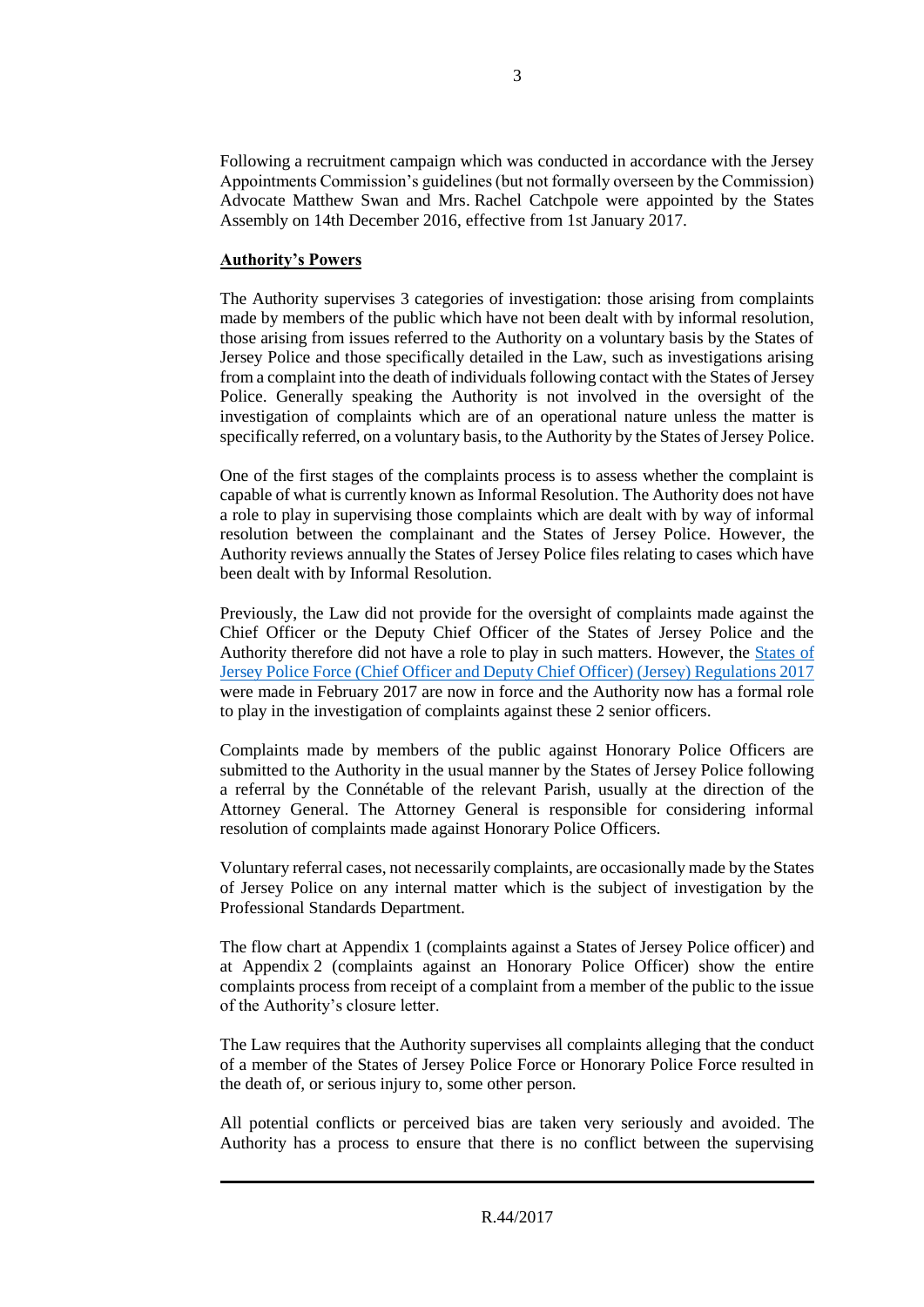member and any complainant or officer(s) subject to the complaint. If a conflict is identified, the case would be re-allocated to another supervising member to ensure impartiality.

The Authority is required to approve the appointment of the Investigating Officer. Usually the Investigating Officer is an officer of the States of Jersey Police of Inspector rank or above. However, on occasions the Authority either requires or agrees to the appointment of an Investigating Officer from an external force. The need for the involvement of an external police force arises because of potential conflicts or complex cases involving senior officers or because a case is so serious that it warrants the appointment of an external force.

Whilst the Chairman and Deputy Chairman maintain a good working relationship with the Professional Standards Department, with monthly meetings to monitor progress of investigations and other relevant issues, the relationship is one of mutual respect; regular challenges of processes and decisions are made in a healthy and constructive manner.

Members of the Authority continue to liaise with officers of the Law Officers' Department with bi-monthly meetings during which current cases are discussed, reasons for any delay are examined and other relevant matters are considered. The Attorney General attended the meeting in April 2016 and it was agreed that a service level agreement between the Authority, Professional Standards Department and the Law Officers Department would be introduced. It is expected that the terms of the agreement will be finalised by the end of April 2017.

# **OVERVIEW**

No internal investigation cases were supervised by the Authority in 2016.

Two cases that were referred by the States of Jersey Police were not as a result of a complaint, but were voluntarily referred following instances relating to death after police contact. One case has subsequently become the subject of a complaint.

The Authority has not supervised any new investigations conducted by an external force in 2016. In April the Assistant Minister for Home Affairs, Connétable D.W. Mezbourian of St. Lawrence, commissioned an independent investigation of complaints made against the States of Jersey Police, following a case in Jersey's Royal Court last year. The Authority has not been involved in this investigation.

In 2016 the Authority liaised with the Citizens Advice Bureau to ascertain the number of enquiries made to the Bureau about complaints against the Police to ensure that wherever possible members of the public are given adequate opportunity to process such complaints. The Bureau advised the Authority that during the year it had received 38 (67 in 2015) enquiries about police related matters of which 13 (14 in 2015) were specifically related to complaints against the police and the complaints process. The Authority notes that this number of enquiries is consistent with the level of enquiries referred to the Authority although there is no way of knowing how many of the matters raised with the Bureau were formally referred to the Authority.

In total, 25 new cases were referred to the Authority for supervision in 2016 (21 in 2015), comprising 23 public complaints (19 in 2015), and no voluntary referrals (2 in 2015) and 2 death referrals (none in 2015). A total of 11 cases were brought forward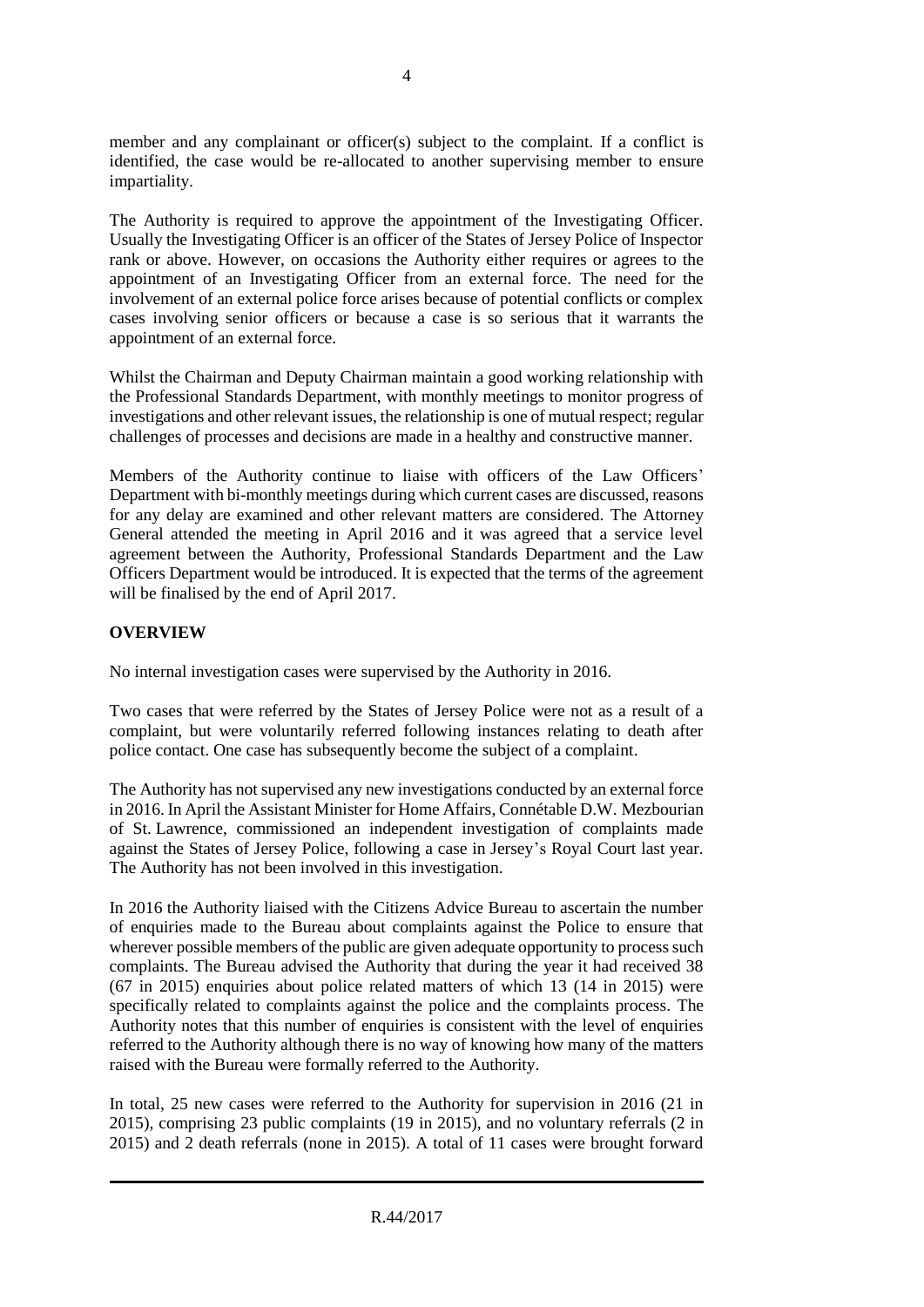from 2015 and previous years, bringing the total number of cases under supervision during the year to 36 compared with 35 in 2015.

| <b>Nature of Complaint</b>                                        |                 |                |                |                | 2006 2007 2008 2009 2010 2011 2012 |                |                | 2013           | 2014           | 2015           | 2016           |
|-------------------------------------------------------------------|-----------------|----------------|----------------|----------------|------------------------------------|----------------|----------------|----------------|----------------|----------------|----------------|
| <b>Excessive use of force</b>                                     | 14              | 8              | 6              | 5              | 6                                  | 14             | 10             | 9              | 13             | 9              | $\overline{4}$ |
| <b>Harassment/threatening</b><br>behaviour/<br>abuse of authority | 6               | 9              | 10             | 13             | $\overline{2}$                     | 8              | 6              | 6              | 12             | 6              | 6              |
| <b>Property Damage</b>                                            |                 |                |                |                | 1                                  |                |                |                | $\overline{2}$ | $\overline{0}$ | $\Omega$       |
| <b>Instances relating to death</b>                                |                 |                |                | 1              | 1                                  |                | $\overline{2}$ | $\overline{2}$ | $\overline{2}$ | $\overline{0}$ | $\overline{2}$ |
| Use of CS spray                                                   | $\overline{0}$  | $\overline{4}$ | $\overline{1}$ | $\overline{0}$ | $\overline{0}$                     | $\overline{0}$ | $\mathbf{1}$   | $\mathbf{1}$   | $\overline{0}$ | $\overline{0}$ | $\overline{0}$ |
| <b>Other</b>                                                      | 10              | 15             | 10             | $\overline{7}$ | 6                                  | 13             | $\overline{7}$ | $\overline{7}$ | 5              | 5              | 11             |
| <b>Data Protection Breach</b>                                     | $\vert 0 \vert$ | $\overline{0}$ | $\overline{0}$ | $\overline{0}$ | $\overline{0}$                     | $\overline{0}$ | $\overline{3}$ | $\mathbf{1}$   | $\mathbf{1}$   | $\mathbf{1}$   | $\overline{2}$ |
| TOTAL                                                             | 30              | 36             | 27             | 26             | <b>16</b>                          | 35             | 29             | <b>26</b>      | 35             | 21             | 25             |

# **Analysis of Complaints**

#### **Table 1 – Nature of complaints supervised**



Of the 4 use of force complaints, one was found to be substantiated, one unsubstantiated, one frivolous/vexatious (as it related to an incident 3 years ago); the remaining case has been carried forward to 2017 as it is currently sub-judice.

At the end of the year, 3 of the 6 complaints alleging abuse of authority have been carried forward. One was found to be substantiated with training provided to the officer concerned. The remaining 2 cases were found to be unsubstantiated.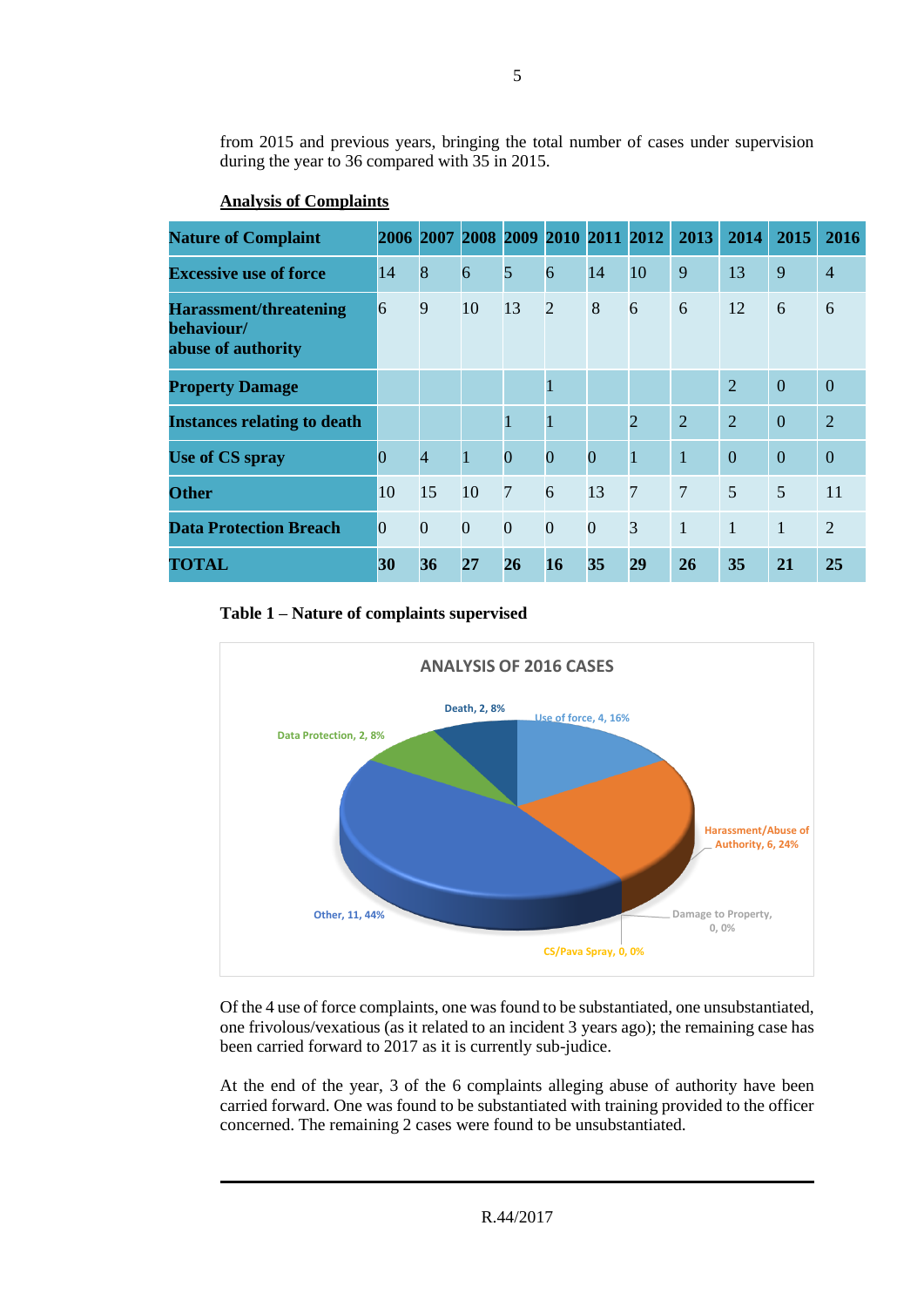In 2016, 2 cases were relating to the Data Protection Law; both of these are still under investigation and have been carried forward.

The 11 cases which fall into "Other" in Table 1 relate to allegations concerning unlawful arrest (2), seizure of property (1), conduct (1), concern over criminal investigations (6) and process (1).

Of the 25 new cases supervised, 12 complaints referred to the Authority in 2016 related to the conduct of States of Jersey Police Officers; 9 were States of Jersey Police Operational concerns and there were 2 voluntary referrals relating to death following police contact. There were 2 new cases concerning the conduct of Honorary Police Officers.

| <b>Outcome</b>                                              |                |                | 2006 2007 2008 2009 2010 2011 2012 |                |                |                |                | 2013           | 2014           | 2015           | 2016         |
|-------------------------------------------------------------|----------------|----------------|------------------------------------|----------------|----------------|----------------|----------------|----------------|----------------|----------------|--------------|
| Withdrawn or<br><b>Incapable of</b><br><b>Investigation</b> | 15             | 15             | 9                                  | 13             | $\overline{7}$ | 11             | 10             | 11             | $\overline{7}$ | 6              | $\mathbf{1}$ |
| <b>Vexatious</b>                                            | $\overline{0}$ | 3              | $\overline{0}$                     | $\overline{0}$ | $\overline{0}$ | $\vert$        | $\overline{0}$ | $\overline{0}$ | $\mathbf{1}$   | $\overline{0}$ | $\mathbf{1}$ |
| <b>Unsubstantiated</b>                                      | 14             | 16             | 13                                 | 8              | $\overline{7}$ | 13             | 11             | 9              | 19             | 10             | 8            |
| <b>Substantiated/Partly</b><br><b>Substantiated</b>         | $\mathbf{1}$   | $\overline{2}$ | 5                                  | 5              | $\overline{2}$ | 10             | 8              | 6              | 8              | 5              | 6            |
| <b>Outstanding at</b><br>year end                           | $\overline{0}$ | $\overline{0}$ | $\overline{0}$                     | $\overline{0}$ | $\overline{0}$ | $\overline{0}$ | $\overline{0}$ | $\overline{0}$ | $\theta$       | $\overline{0}$ | 9            |
| TOTAL                                                       | 30             | 36             | 27                                 | 26             | 16             | 35             | 29             | 26             | 35             | 21             | 25           |

#### **Outcome of cases supervised**

**Table 2 – Outcome of Cases Supervised by Year Initiated** 

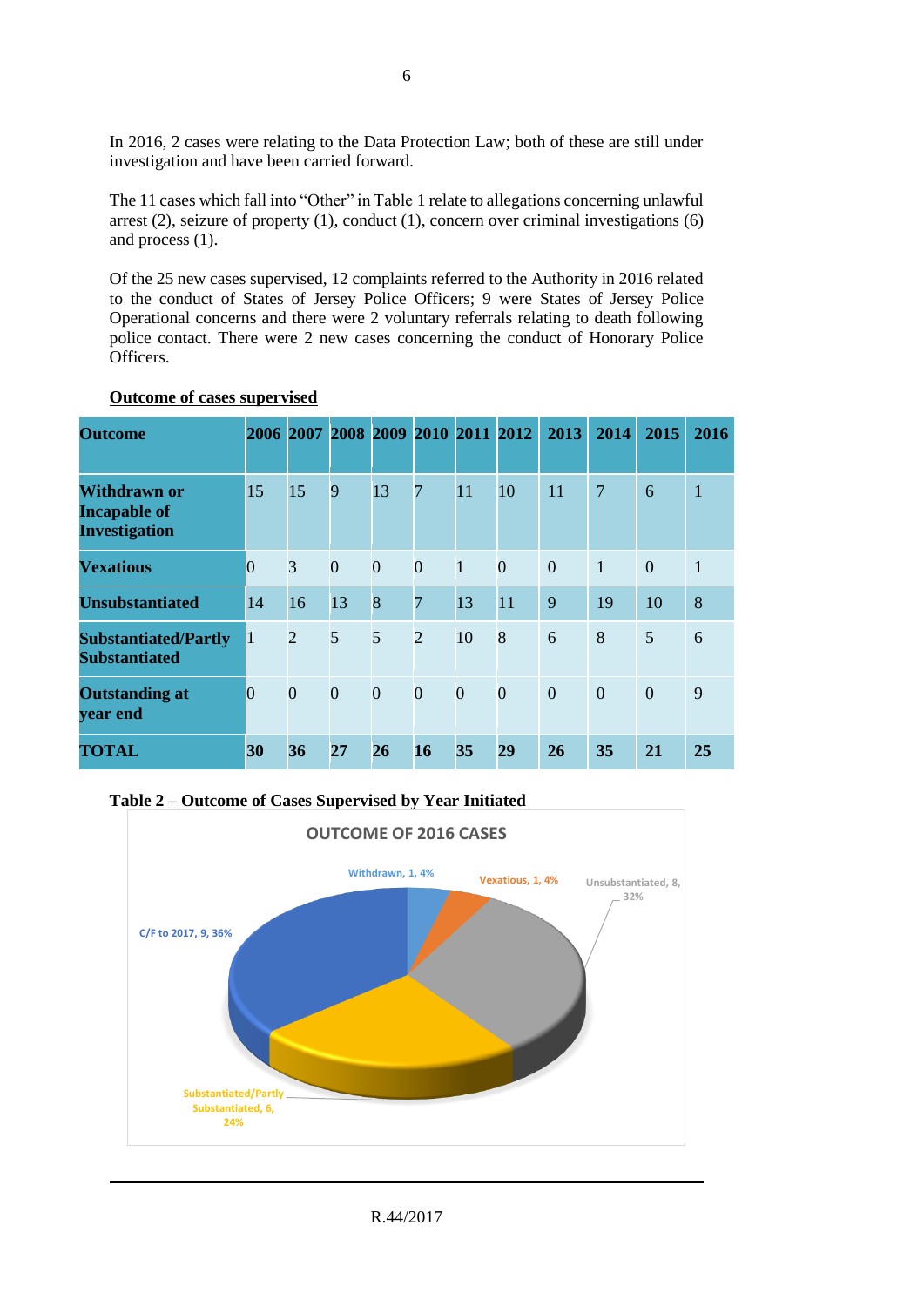At the end of 2016, 25 cases had been referred to the Authority (9 cases have been carried forward to 2017 and are still being investigated).

Of the 25 new cases that were referred in 2016, 24% were found to be partly substantiated or substantiated compared with 23% in 2015 and 22.8% in 2014. It should be noted that the percentage figures for 2015 and 2014 represent the total number of complaints referred in those years. A split of the 6 substantiated cases that make up the 24% is detailed below. The Authority notes that 32% of the 25 new cases were found to be unsubstantiated.



Members of the Authority have cause, on occasions, to challenge the findings of the Investigating Officer or to question certain recommendations. Whenever such a challenge is made all matters have been concluded to the satisfaction of the Authority as a result of further explanation or clarification. Members of the Authority also, on occasions, make observations on operational issues which may be called into question by an investigation. During 2016 the Authority's supervising members questioned or asked for further information on the investigations on 8 occasions. Their questions related to the content of investigation (3), the outcome of the investigation (3), and closure of an investigation (2).

# **Regular Complainants/Unreasonable Complainant Conduct**

Although most individuals contained within the annual figures have had cause to make one complaint, over the past 5 years the Authority has noted that 9 individuals have made more than one complaint, as detailed below: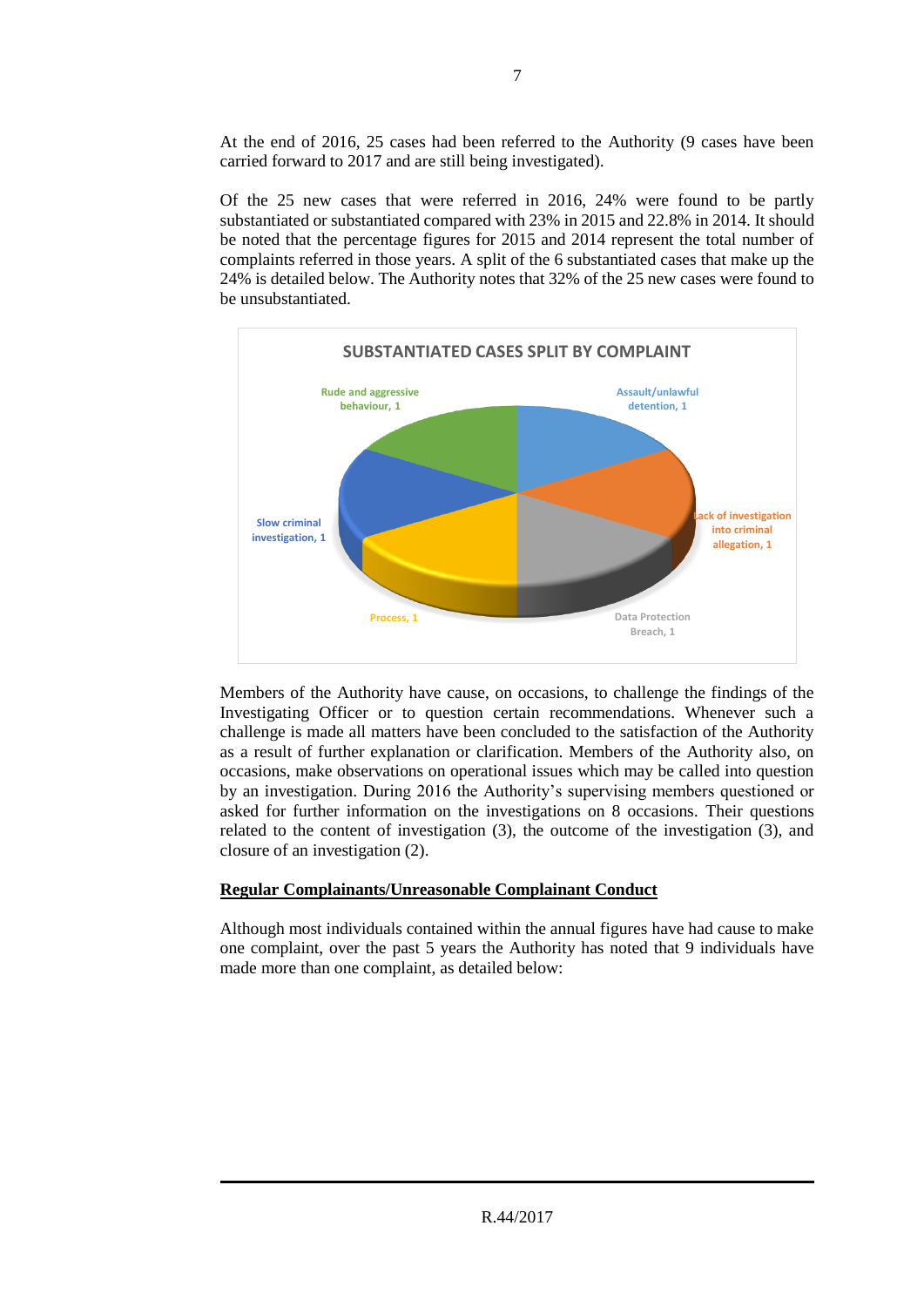

One individual made 5 separate complaints; two individuals each made 3 separate complaints and 6 further individuals each made 2 separate complaints.

It is regrettable that the Authority has witnessed an increase in the number of regular complainants, some of whom would fall to be considered as exhibiting Unreasonable Complainant Conduct in other jurisdictions. The amount of time and effort (and public resources) taken in dealing with such complainants is at risk of being out of proportion. The Authority will continue to work with the States of Jersey Police in 2017 in agreeing an Unreasonable Complainant Conduct policy.

# **Informal Resolution**

 $\overline{a}$ 

A review of the Complaints Register maintained by the States of Jersey Police revealed that in 2016 there were 13 cases resolved through the informal resolution process (14 in 2015) (22 in 2014).

The Authority had no cause for concern when reviewing the records held by the States of Jersey Police of cases informally resolved in 2016.

# **Time Taken to Complete Investigations**

Previous reports have referred to the length of time taken to complete an investigation. Occasionally delays in the investigation are unavoidable when the matter is sub-judice<sup>1</sup> due to an ongoing criminal investigation or where delays are encountered in engaging with the complainant. On the whole the Authority had no particular concerns about delays in 2016.

<sup>&</sup>lt;sup>1</sup> Sub-judice is generally invoked when the complainant, or the officer subject to the complaint, is facing a criminal charge. The complaint investigation is placed on hold until the criminal charge has been dealt with. However, the investigation into the complaint may proceed with the informed consent of the complainant to waive their right to sub-judice.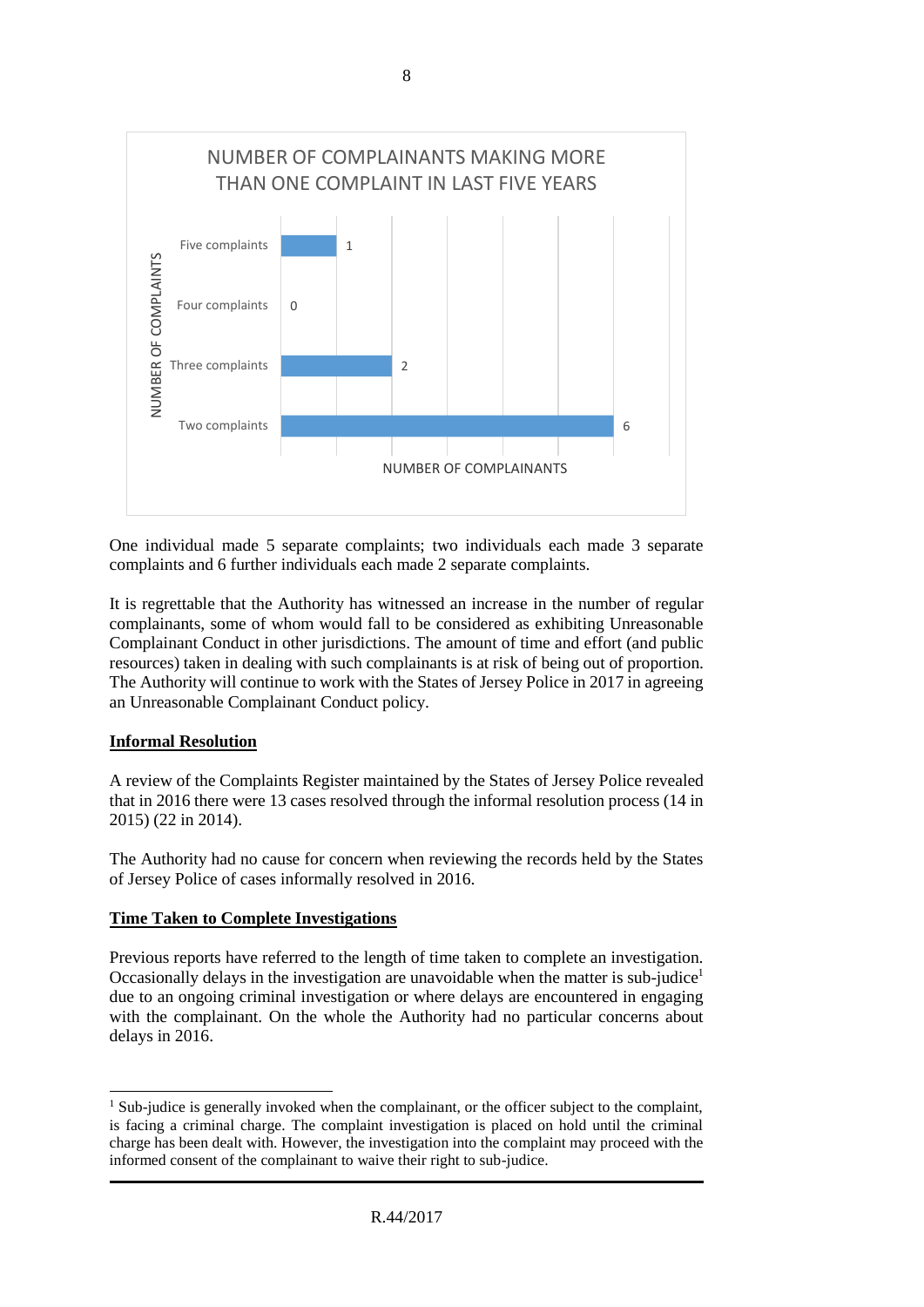During the course of 2016 bi-monthly meetings between the Authority, the Professional Standards Department and a member of the Law Officers Department continued and provided a useful forum for monitoring progress in cases which had been outstanding for longer than the desired timescale. Of all cases referred and concluded (27 cases) to the Law Officers' Department during the period January 2014 – December 2016 (3 years) the average length of time taken to review was 95.9 days. It should be noted that this is an unusual length of time due to some exceptional cases which took in excess of 100 days. At the end of 2016 there were 2 public complaint cases with the Law Officers' Department with timescales ranging from 37 to 52 days. It is noted that at the time of submitting this report (April 2017) both of these cases have been concluded.

#### **General Supervision and Oversight**

The Members, between them, visited all Parish Halls to view the registers of complaints made against Honorary Police Officers; maintenance of these registers is required pursuant to the Law. The visits to each Parish are conducted on an annual basis in December and details of informally resolved complaints are referred to the Attorney General. Two minor discrepancies were found in 2016 and rectified between the various complaints registers and the Authority's records. The Authority had no cause for concern when reviewing the records held by the Parishes relating to the Honorary Police of cases informally resolved in 2016.

The current Chairman and the Administrator viewed the States of Jersey Police's complaint register twice during the year. This is a useful monitoring exercise to ensure that all complaints which are made by members of the public, whether to a particular Parish or to the States of Jersey Police, are, where appropriate, referred to the Authority for supervision.

The Authority receives monthly reports of Taser and Firearms deployment by officers of the States of Jersey Police.

Members of the Authority have taken an active interest in monitoring the use of body worn cameras and it is notable that the cameras continue to play an important role in the investigation of complaints, potentially leading to the informal resolution or withdrawal of a greater number of complaints than hitherto.

# **The Law**

It is accepted by all stakeholders that the Law is no longer fit for purpose and its review is long overdue. Following the submission to the Minister for Home Affairs of a formal review and recommendation for change prepared by the former Deputy Chief Officer and the former Chairman of the Authority, a working party was established in Q3 2016 chaired by the Chief Officer of the Department for Community and Constitutional Affairs. The comprehensive review of the Law and legislation in other jurisdictions will continue in 2017 and the Authority will continue to provide input.

# **Accounts**

The budget allocated to the Authority in 2016 was £38,200 (2015 £36,630). The actual costs incurred in 2016 amounted to £45,007 (2015 £31,283). The Authority exceeded the 2016 budget by £6,807 as a result of the need to obtain significant legal advice (at a cost of £15,265) in relation to a particular matter.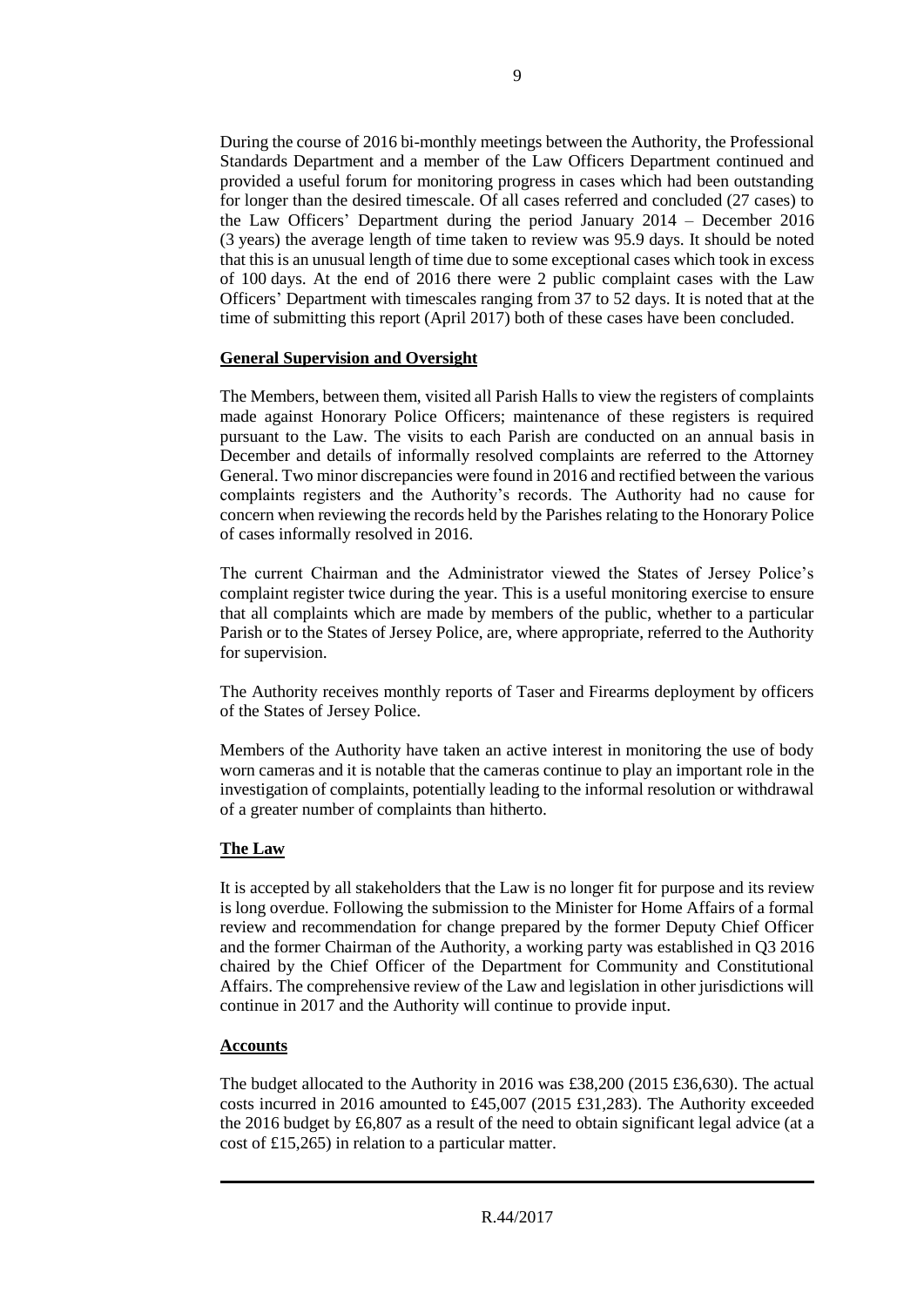All investigation costs are borne by the States of Jersey Police, including the costs incurred in appointing external police forces where they are utilised. During the year one investigation was completed by an external police force having been carried forward from 2015. The Authority is unaware of the costs involved in appointing this external force.

Due to the complexity of some of the cases under review, the Authority reached agreement with the Minister in 2013 that, where deemed necessary and appropriate, additional resources would be made available to the Authority to enable it to employ the services of an independent experienced investigator to assist with the supervision of the more complex investigations. To date the Authority has not availed itself of this additional resource.

# **New initiatives during the year**

A number of training initiatives for Authority members were implemented and some existing training initiatives were continued in 2016. The 2 new supervising members joined States of Jersey Police shifts on patrol on a Friday evening in December 2016 to witness first hand events on a night shift. Members of the Authority attended various sessions of the "new recruit training" in Q4, with particular emphasis on powers of arrest, handcuffing and various scenarios.

In Q4, the Chairman and members attended a visit to the new Police Headquarters. The Authority was pleased to note the substantially improved facilities, particularly in the custody suite.

# **SUMMARY**

Although 2016 was another busy and demanding year for the Authority with several very complex and time consuming cases, there was a small increase in the number of investigations supervised by the Authority during the year over the preceding years.

It is not possible to please everyone and there will inevitably be complainants who remain aggrieved following the conclusion of the investigation into their complaint. The Authority has witnessed an increasing number of complainants who are unsatisfied as to the conduct and findings of the investigation. However, the Authority remains committed to continuing in its role of monitoring investigations in an impartial, professional, thorough and fair manner.

The Authority considers that the system for investigating complaints has become more efficient and accessible. However, there remains room for improvement and it is hoped that once the Law has been amended there will be further opportunity for improvement in processes.

The Chairman should like to express his gratitude to the Authority's Administrator for her continued dedication to the role and to the Members of the Authority who, voluntarily give up their time generously in the conduct of their role, ensuring impartiality and fairness at all times.

The Chairman and members of the Authority would also like to acknowledge the nine years of tremendous hard work and dedication of the outgoing Chairman, Mrs. Debbie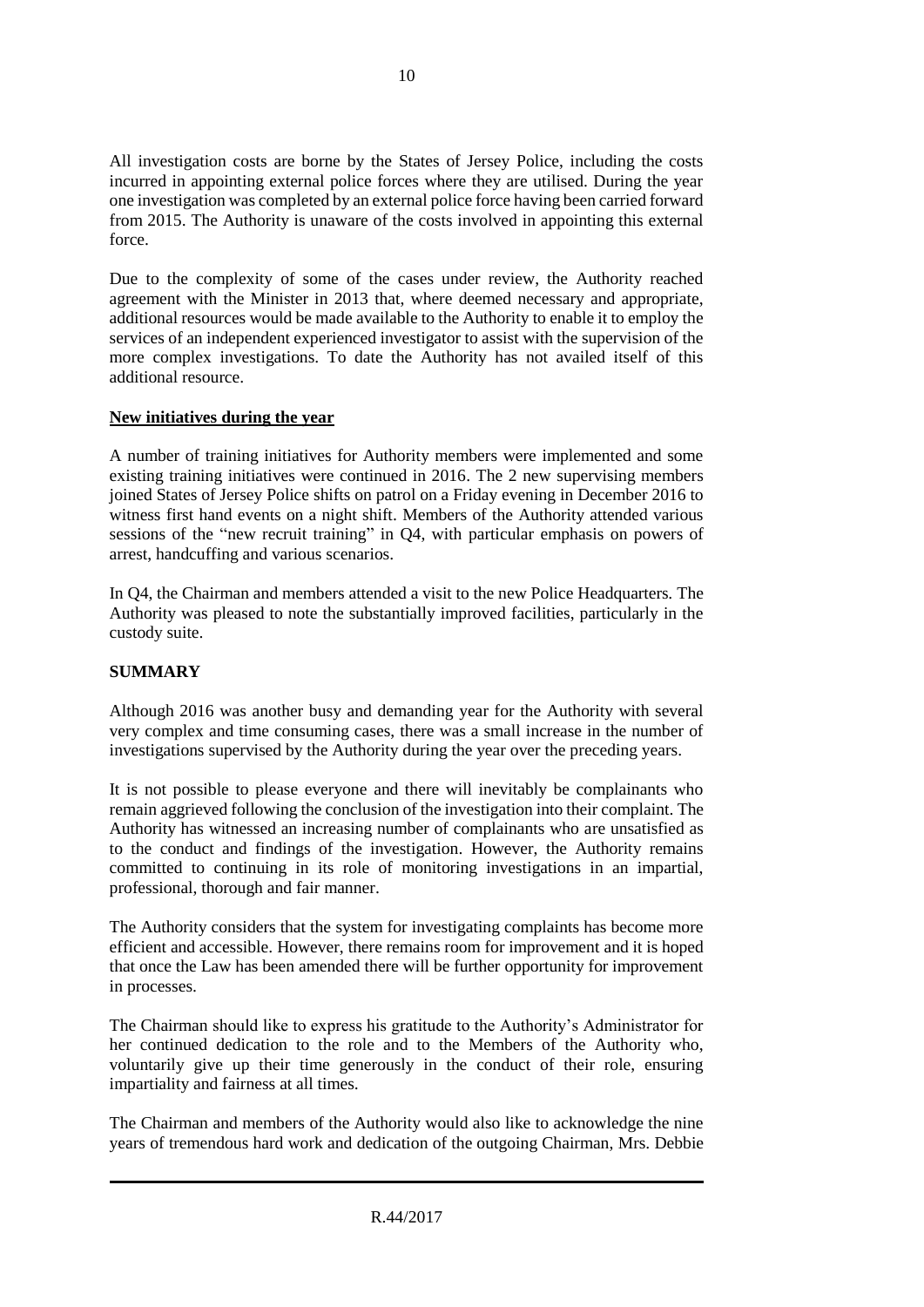Prosser. The leadership and guidance she has given to the Authority, in particular her significant work in drafting proposals for changes to the Law and the input into this annual report, is very much appreciated.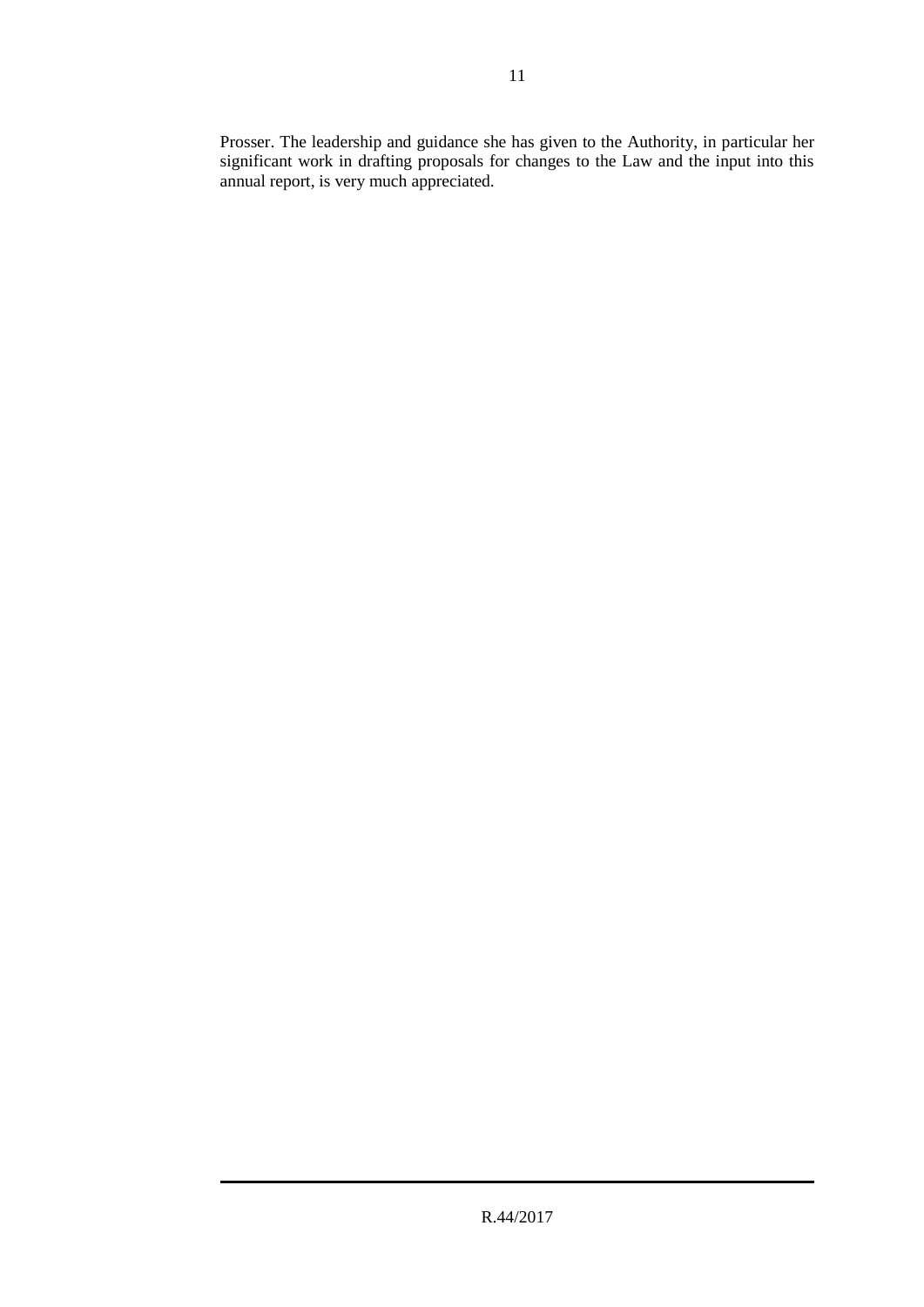

**Appendix 1 – Flow chart of complaints process – States of Jersey Police Officer.**